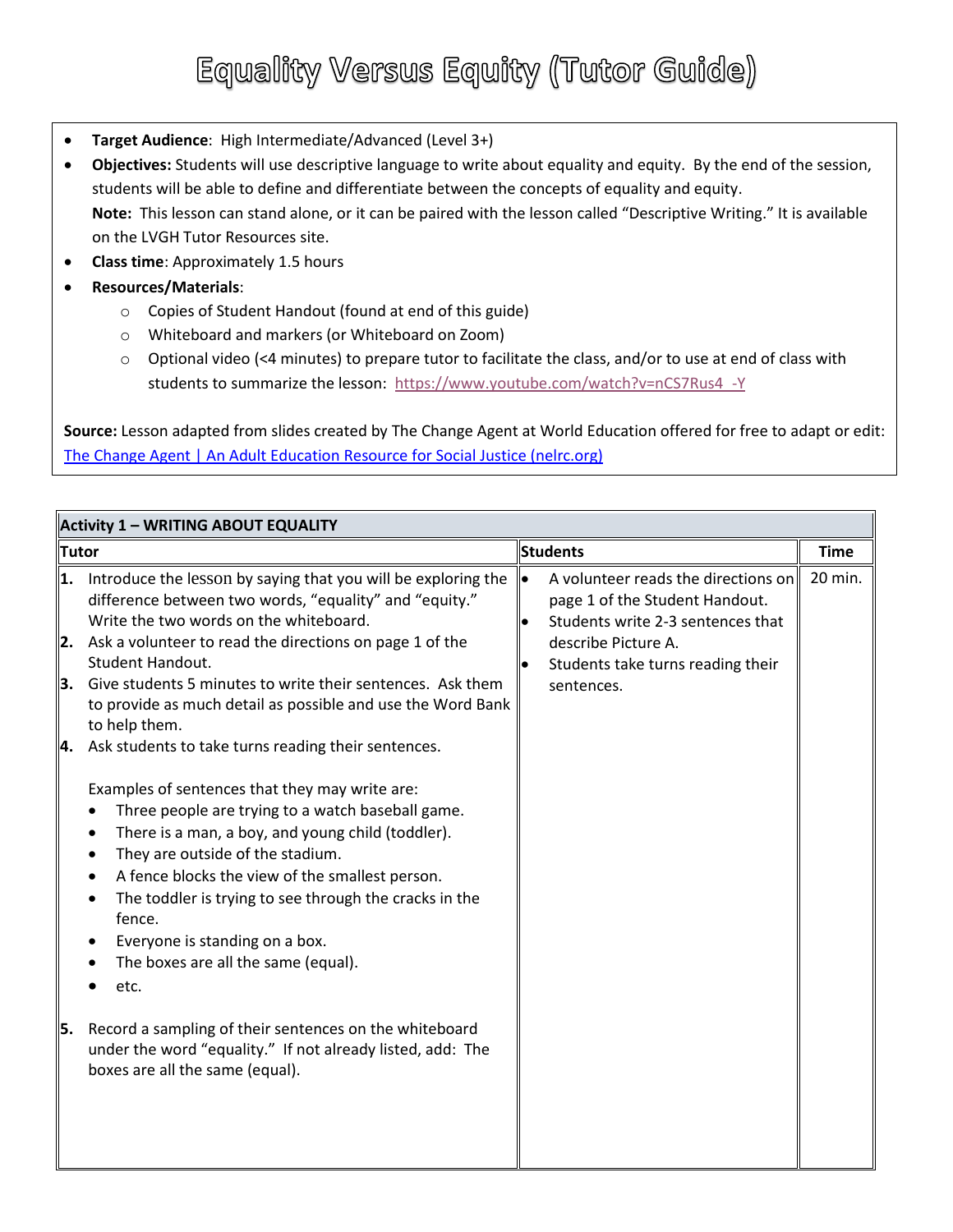| <b>Activity 2 - WRITING ABOUT EQUITY</b> |                                                                                                                                                                                                                                                                                                                                                                                                                                                                                                                                                                                                                                                                                                                                                                                                                                                                                                                                                                                                                                            |           |                                                                                                                                                                                                                                                                                                |                        |  |  |
|------------------------------------------|--------------------------------------------------------------------------------------------------------------------------------------------------------------------------------------------------------------------------------------------------------------------------------------------------------------------------------------------------------------------------------------------------------------------------------------------------------------------------------------------------------------------------------------------------------------------------------------------------------------------------------------------------------------------------------------------------------------------------------------------------------------------------------------------------------------------------------------------------------------------------------------------------------------------------------------------------------------------------------------------------------------------------------------------|-----------|------------------------------------------------------------------------------------------------------------------------------------------------------------------------------------------------------------------------------------------------------------------------------------------------|------------------------|--|--|
| <b>Tutor</b>                             |                                                                                                                                                                                                                                                                                                                                                                                                                                                                                                                                                                                                                                                                                                                                                                                                                                                                                                                                                                                                                                            |           | <b>Students</b>                                                                                                                                                                                                                                                                                |                        |  |  |
| 1.<br>2.<br>3.                           | Ask a volunteer to read the directions on page 2 of the<br>Student Handout.<br>Follow the same procedures (#3-4) described in Activity 1.<br>Examples of sentences that they may write are:<br>Everyone can see.<br>The tallest person has no box<br>The middle person has one box.<br>The smallest person has two boxes.<br>The man is cheering.<br>٠<br>The smallest person is excited and happy.<br>etc.<br>Record a sampling of their sentences on the whiteboard<br>under the word "equity." If not already listed, add:<br>Everyone can see (equity).                                                                                                                                                                                                                                                                                                                                                                                                                                                                                |           | A volunteer reads the directions on<br>page 2 of the Student Handout.<br>Students write 2-3 sentences that<br>describe Picture B.<br>Students take turns reading their<br>sentences.                                                                                                           | <b>Time</b><br>15 min. |  |  |
|                                          | Activity 3 - DEFINING AND DIFFERENTIATING BETWEEN EQUALITY AND EQUITY                                                                                                                                                                                                                                                                                                                                                                                                                                                                                                                                                                                                                                                                                                                                                                                                                                                                                                                                                                      |           |                                                                                                                                                                                                                                                                                                |                        |  |  |
| <b>Tutor</b>                             |                                                                                                                                                                                                                                                                                                                                                                                                                                                                                                                                                                                                                                                                                                                                                                                                                                                                                                                                                                                                                                            |           | <b>Students</b>                                                                                                                                                                                                                                                                                | <b>Time</b>            |  |  |
|                                          | Equality:                                                                                                                                                                                                                                                                                                                                                                                                                                                                                                                                                                                                                                                                                                                                                                                                                                                                                                                                                                                                                                  |           | Equality:                                                                                                                                                                                                                                                                                      | 15-20<br>min.          |  |  |
| 1.<br>2.<br>3.<br>Ι4.<br>5.              | Ask a volunteer to read the definition of Equality on page 3:<br>When things are the same (equal) in some specific way.<br>Ask what things are the same in the picture on page 3:<br>Everyone has the same size and type of bicycle.<br>Tie this to the sentence written on the whiteboard in Activity<br>#1 by saying: Like the bicycles, the boxes are all the same<br>(equal).<br>Ask volunteers to read the sentences on page 3 showing the<br>words equal, unequal and equality (verb, adjective and noun<br>forms). Ask for volunteers to use the words in a new<br>sentence.<br>Ask students to work in pairs to answer the question on page<br>3: Think about "equality" among people in the U.S. Where<br>do you see equality? Where do you not see it?<br>Ask the pairs to take turns sharing their answers.<br>Examples:<br>-All schools in some cities have the same computer labs with<br>the same number of computers.<br>-People have not experienced the pandemic equally. Front-<br>line workers have taken on more risk. | $\bullet$ | A volunteer reads the definition of<br>Equality on page 3.<br>The class discusses what is the<br>same in the picture: the bicycles.<br>Volunteers read the sentences on<br>page 3.<br>Volunteers use the words in<br>sentences.<br>Students work in pairs to answer<br>the question on page 3. |                        |  |  |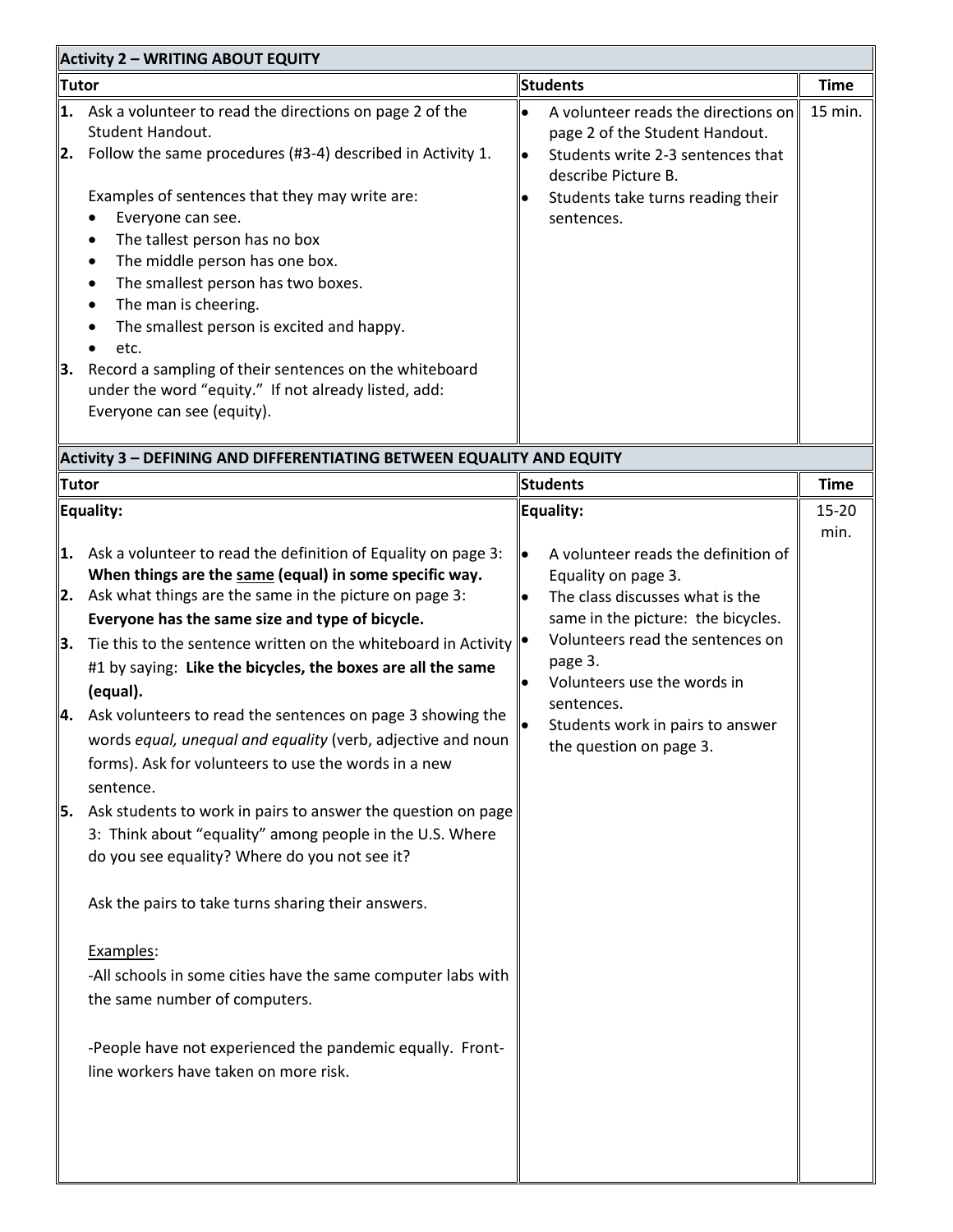|                            | <b>Equity:</b> Repeat the process with the focus on the word Equity.                                                                                                                                                                                                                                                                                                                                                                                                                                                                                                                                                                                                                                                                                                                                                                                                                                                                                                                                                                                                                                                                                                                                                                      |                 | Equity:                                                                                                                                                                                                                                                                                                                      | 15 min.                |
|----------------------------|-------------------------------------------------------------------------------------------------------------------------------------------------------------------------------------------------------------------------------------------------------------------------------------------------------------------------------------------------------------------------------------------------------------------------------------------------------------------------------------------------------------------------------------------------------------------------------------------------------------------------------------------------------------------------------------------------------------------------------------------------------------------------------------------------------------------------------------------------------------------------------------------------------------------------------------------------------------------------------------------------------------------------------------------------------------------------------------------------------------------------------------------------------------------------------------------------------------------------------------------|-----------------|------------------------------------------------------------------------------------------------------------------------------------------------------------------------------------------------------------------------------------------------------------------------------------------------------------------------------|------------------------|
| 1.<br>2.<br>3.<br>4.<br>5. | Ask a volunteer to read the definition of Equity on page 4:<br>When things are fair.<br>Ask a volunteer to read what is fair about the picture on<br>page 4: Everyone has a bicycle that they can use.<br>Tie this to the sentence written on the whiteboard in Activity $\ _{\bullet}$<br>#2: Everyone can see (equity). Note that this is because<br>they have what they need even if it's not the same.<br>Ask volunteers to read the sentences on page 4 showing the<br>words equity, equitable and equitably (noun, adjective,<br>adverb forms). Ask for volunteers to use the words in a new<br>sentence.<br>Ask students to work in pairs to answer the question on page<br>4: Discuss "equity" among people in the U.S. Where do you<br>see equity? Where do you not see it?<br>Ask the pairs to take turns sharing their answers.<br>Examples:<br>-In the emergency room, the nurses aim for equity. They see<br>people in the order that they arrive, but will take into<br>account how urgent their case is.<br>-If we don't provide ESOL to students, then they won't have<br>equity in education.<br>-In schools, a child with a disability may receive different help<br>and resources than a student without a disability. |                 | A volunteer reads the definition of<br>Equality on page 4.<br>The class discusses what is fair<br>about the picture: Everyone has a<br>bicycle that they can use.<br>Volunteers read the sentences on<br>page 4.<br>Volunteers use the words in<br>sentences.<br>Students work in pairs to answer<br>the question on page 4. |                        |
|                            | Activity 4 - SUMMARY: FINAL THOUGHTS ABOUT EQUALITY AND EQUITY                                                                                                                                                                                                                                                                                                                                                                                                                                                                                                                                                                                                                                                                                                                                                                                                                                                                                                                                                                                                                                                                                                                                                                            |                 |                                                                                                                                                                                                                                                                                                                              |                        |
|                            |                                                                                                                                                                                                                                                                                                                                                                                                                                                                                                                                                                                                                                                                                                                                                                                                                                                                                                                                                                                                                                                                                                                                                                                                                                           | <b>Students</b> |                                                                                                                                                                                                                                                                                                                              |                        |
| <b>Tutor</b><br>1.<br>2.   | Ask students to explain what the concepts of equality and<br>equity mean to them in their own words. Summarize with<br>the following:<br>Equality is about treating everyone the same. Equality is<br>giving everyone the same thing.<br>Equity is about fairness. It is about giving everyone what<br>they need to be successful.<br>Optional approach:<br>Depending on your group, you can share and discuss the<br>video to summarize the lesson:<br>https://www.youtube.com/watch?v=nCS7Rus4 -Y<br>Review page 5 to conclude the lesson. Discuss the meanings<br>of "one-size fits all" (Sameness/Equality) versus "right size"<br>(Fairness/Equity).                                                                                                                                                                                                                                                                                                                                                                                                                                                                                                                                                                                 |                 | Students share their explanations<br>(or watch the video as an optional<br>approach).                                                                                                                                                                                                                                        | <b>Time</b><br>15 min. |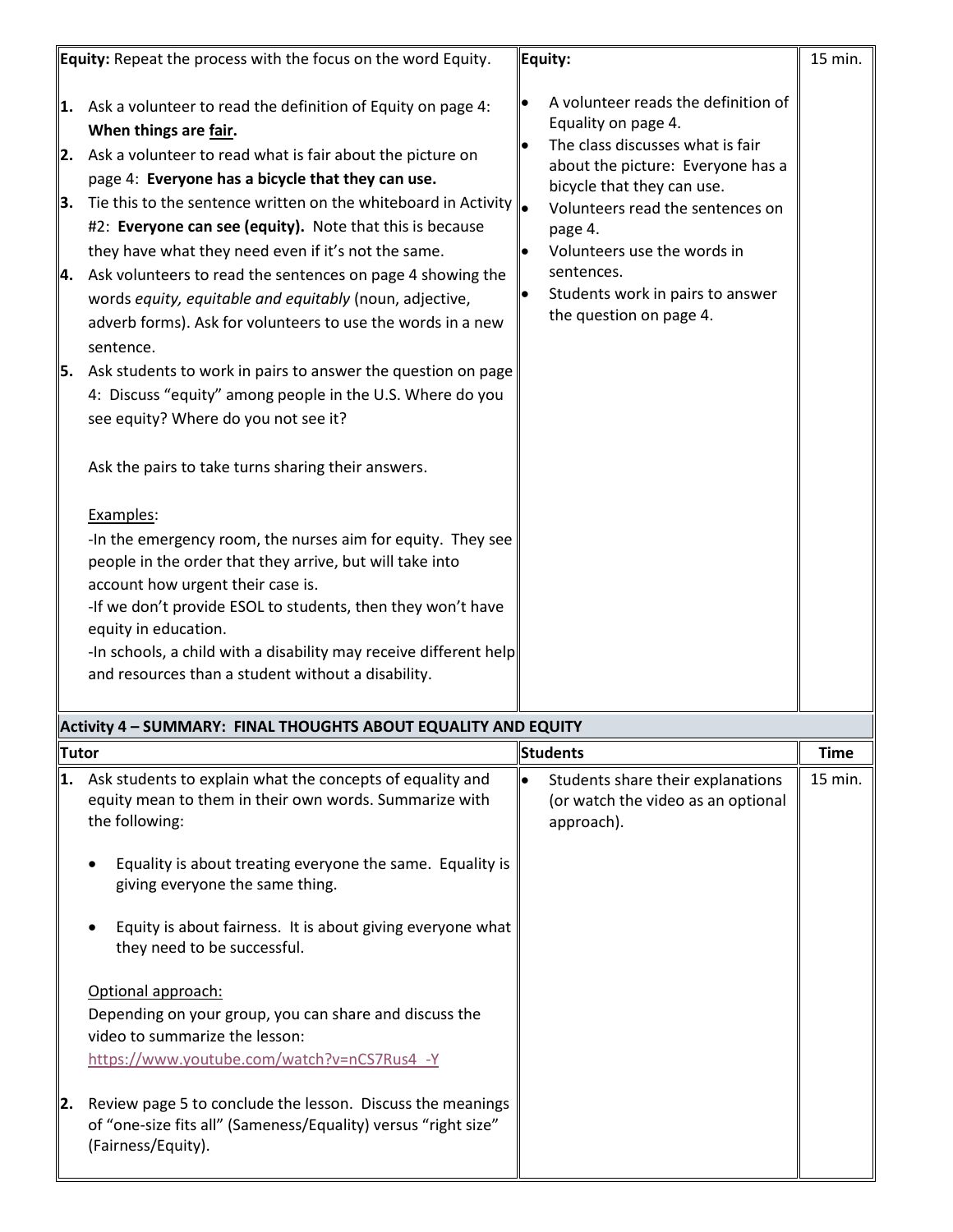### Equality versus Equity (Student Handout)

**1. Describe what you see in** *Picture A* **by writing 2-3 sentences in the box below. Use as many words as possible from the Word Bank.**  *Picture A* **Picture B EQUITY EQUALITY** "Interaction Institute for Social Change | Artist: Angus Maguire." **What I see in** *Picture A***: Word Bank: man box standing inside toddler fist cheering baseball stadium baseball players hands raising in the pockets**

**boy fence on top in the air fans cracks hitter outside pitcher batter smallest tallest**

1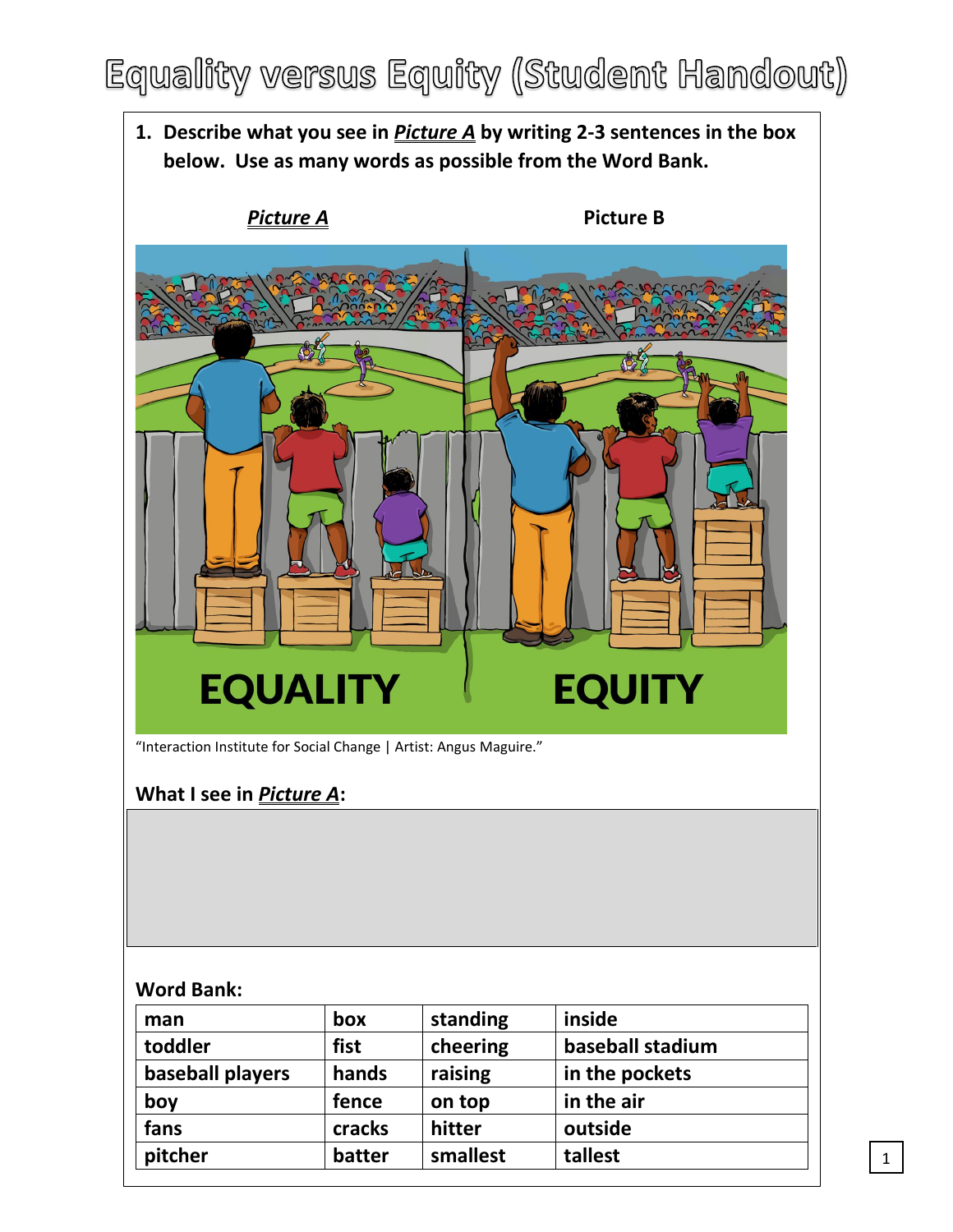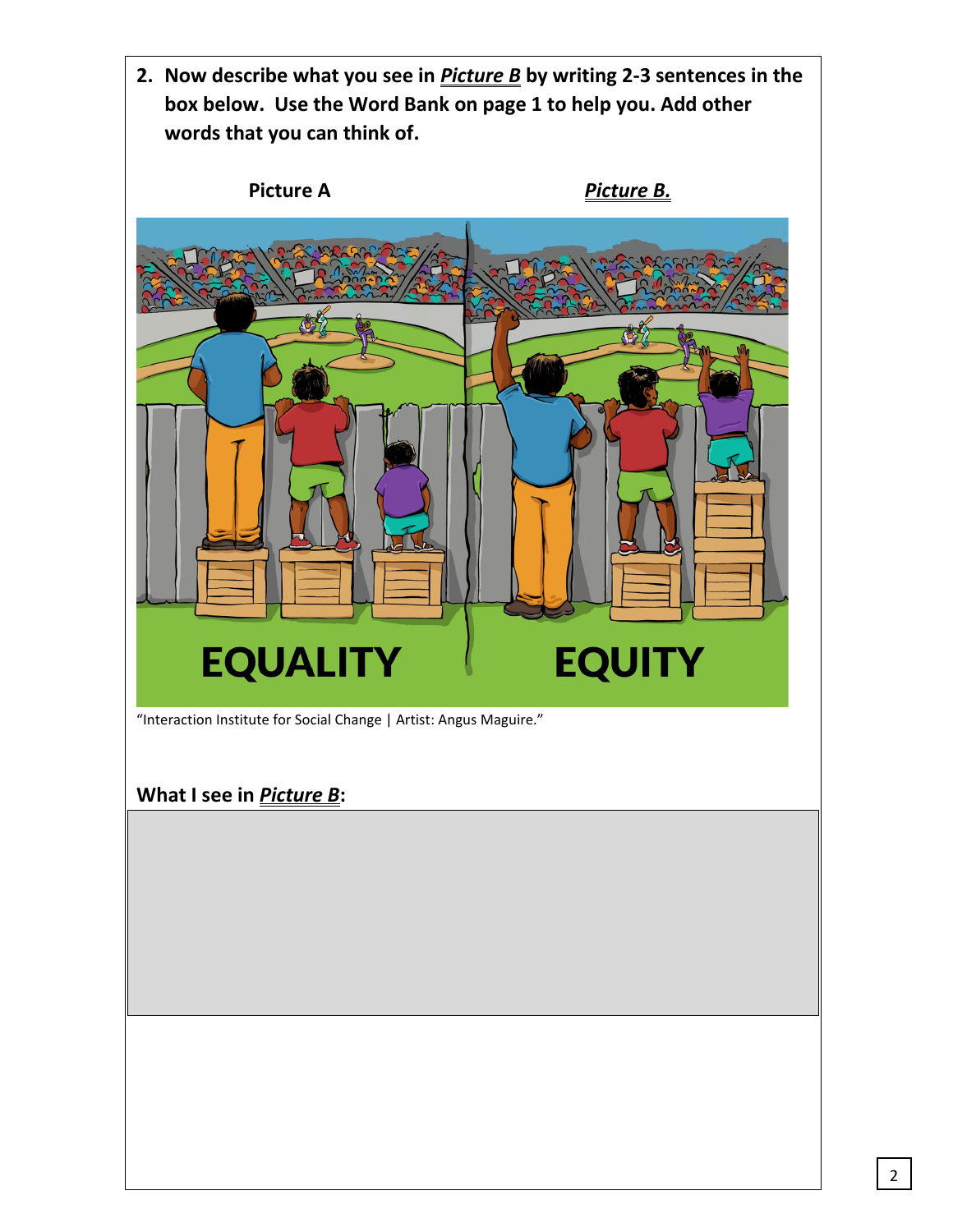# **EQUALITY**

**Definition:** When things are the **same** (equal) in some specific way.



*WHAT IS THE SAME (OR EQUAL) IN THIS PICTURE?*

**Equal** (verb): Two plus two *equals* four.

**Equal** (adjective): You have \$5, and so do I. We have an *equal* amount of money. (Or you have \$5, and I have \$10. We have an *unequal* amount of money.)

**Equality** (noun): Some kids go to schools with a lot of resources and other kids go to schools with very few resources. We do not have *equality* in education.

#### **Discuss and Write:**

*Think about "equality" among people in the U.S. Where do you see equality? Where do you not see it?*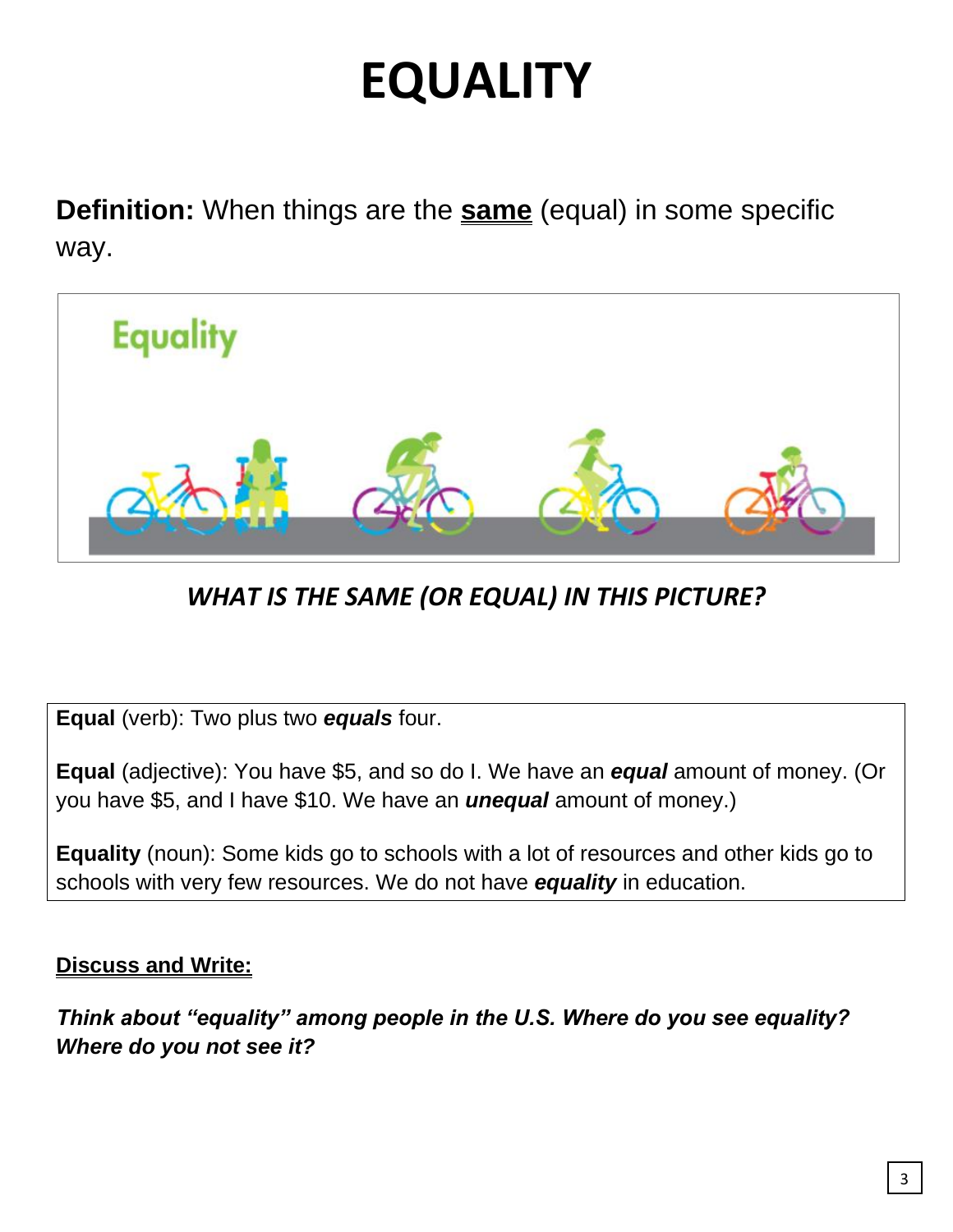## **EQUITY**

**Definition:** When things are **fair**.



**Why is this fair? Everyone has a bicycle that they can use.** 

**Equity** (noun): Making community college free is a step towards education equity.

**Equitable** (adjective): We can make our remote classes free. If people do not have reliable, high-speed internet, they cannot take the classes. Therefore, access to classes is not equitable.

**Equitably** (adverb): How can we equitably offer remote classes?

**Discuss and Write:**

*Discuss "equity" among people in the U.S. Where do you see equity? Where do you not see it?*